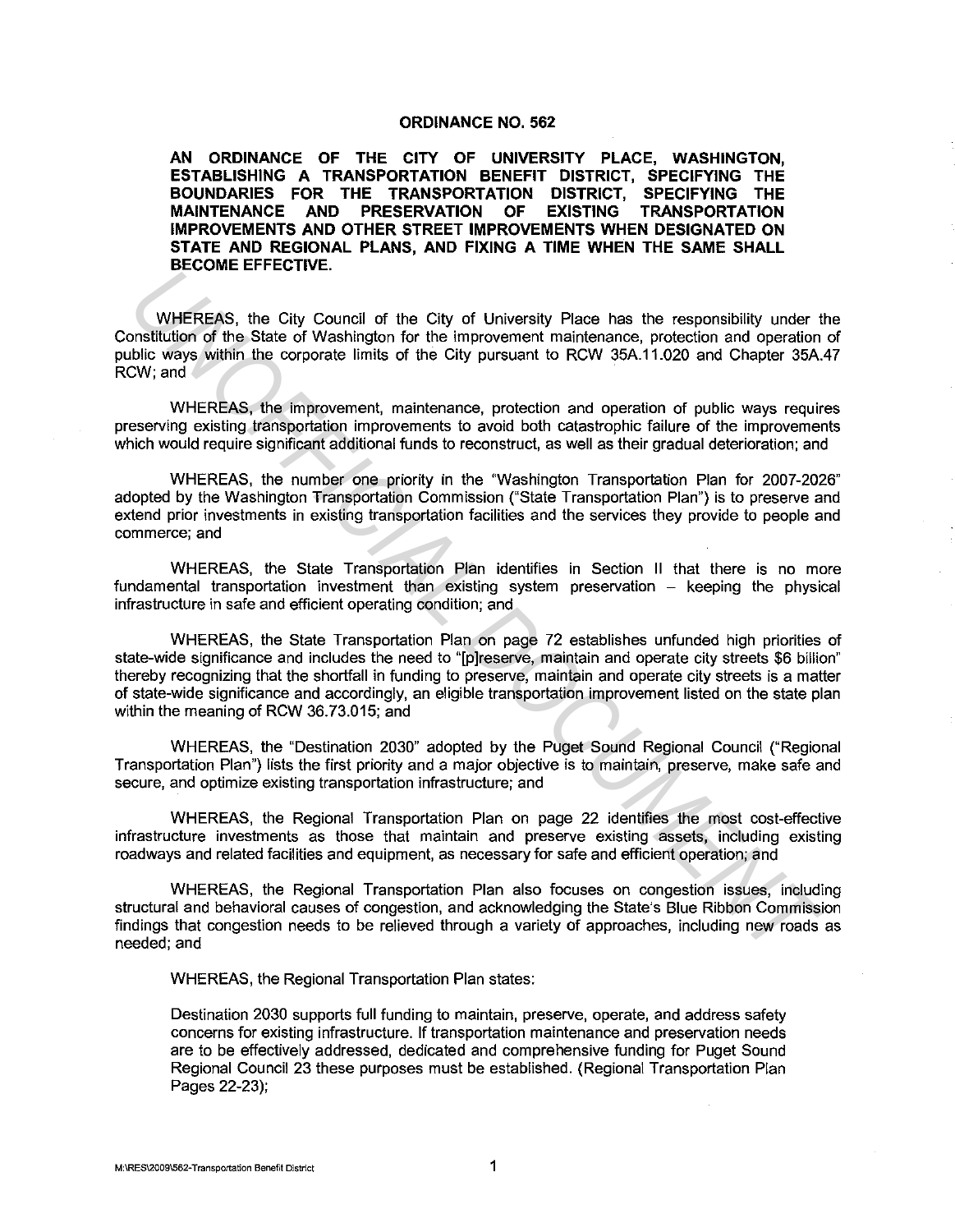AND WHEREAS, the Regional Transportation Plan states:

The region's highest roadway priorities are safety projects, maintenance and preservation, and optimization of the existing roadway system. (Regional Transportation Plan Page 32);

AND WHEREAS, the Regional Transportation Plan acknowledges:

Transportation infrastructure costs have been on the rise over the last few decades because of increases in material and labor costs, the costs of mitigating environmental impacts, and increased urban land values. Insufficient public resources have led to an increase in the unfunded backlog of maintenance projects, leading to higher overall costs in the future, and raising safety concerns. Meanwhile, existing transportation revenues are not keeping pace with travel demand, and the infrastructure investments needed to support this growing demand. (Regional Transportation Plan Page 59); Transportation measured whis the one of the new orientation tends of the control in the control in the control in the control in the control in the control in the control in the control in the control in the control in the

AND WHEREAS, the City Council has adopted Goal TR5 in the City's Comprehensive Plan, establishing the City's level of service at D as acceptable for Major or Secondary Arterials; and

WHEREAS, the City has limited transportation funding to pay for necessary transportation preservation and maintenance and reduction of congestion on its streets; and

WHEREAS, while dedicated revenues have decreased, the ongoing annual costs to preserve and maintain the City's transportation infrastructure continue to rise leaving the City unable to continue to adequately preserve and maintain the City's transportation infrastructure; and

WHEREAS, Chapter 36.73 RCW provides for the establishment of transportation benefit districts and for the levying of additional revenue sources for transportation improvements within the District that are consistent with existing state, regional, and local transportation plans and necessitated by existing or reasonably foreseeable congestion levels; and

WHEREAS, RCW 35.21.225 authorizes the City Council to establish a Transportation Benefit District subject to the provisions of Chapter 36. 73 RCW; and

WHEREAS, the City desires to form a Transportation Benefit District which includes the entire City of University Place as the boundaries currently exist or as they may exist following future annexations; and

WHEREAS, prior to establishing a Transportation Benefit District, the City Council shall conduct a public hearing upon proper notice, which shall describe the functions and purposes of the proposed Transportation Benefit District; and

WHEREAS, the City provided notice of an conducted the public hearing on December 7, 2009 regarding the proposed establishment of a Transportation Benefit District in accordance with RCW 36. 73.050; and

WHEREAS, the City Council of the City of University Place finds it to be in the best interests of the City to establish a citywide Transportation Benefit District to provide for the preservation and maintenance of the City's transportation infrastructure consistent with Chapter 36.73 RCW, to protect the City's long-term investments in that infrastructure, to reduce the risk of transportation facility failure, to improve safety, to continue optimal performance of the infrastructure over time, and to avoid more expensive infrastructure replacements in the future; and

WHEREAS, the City of University Place finds it to be in the best interest of the City to establish a citywide Transportation Benefit District to provide for City street improvement when designated on State or Regional plans to reduce congestion on such streets; and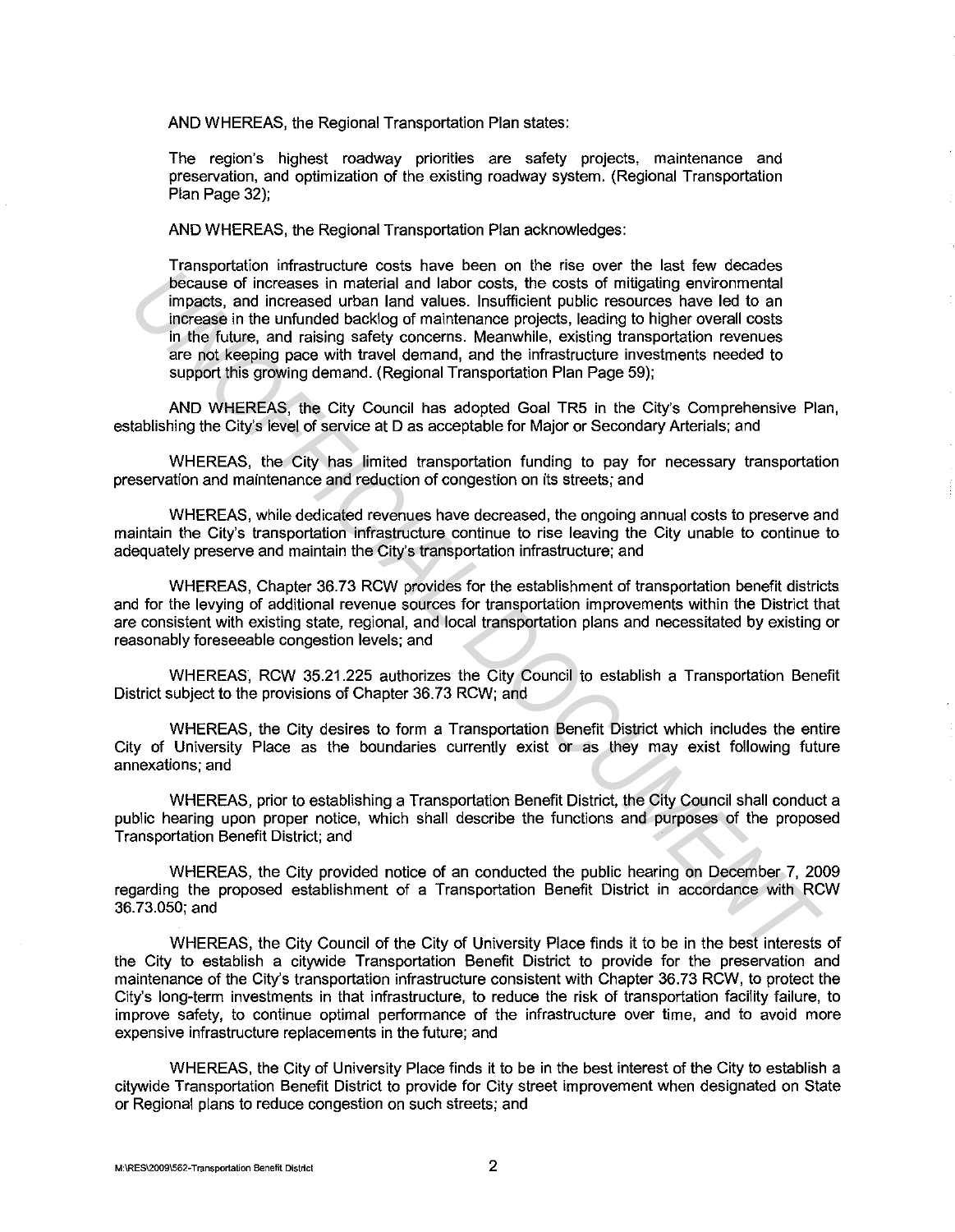WHEREAS, the City Council of the City of University Place shall be the governing body for the Transportation Benefit District acting in an ex officio and independent capacity.

## **NOW, THEREFORE, THE CITY COUNCIL OF THE CITY OF UNIVERSITY PLACE, WASHINGTON, DOES HEREBY ORDAIN AS FOLLOWS:**

**Section 1. Finding Adopted.** The City Council hereby adopts as a Finding, in accordance with RCW 36.73.050, that the creation of the University Place Transportation Benefit District is in the public interest.

**Section 2. Transportation Benefit District Municipal Code Chapter Enacted.** Chapter 4. 70 of the University Place Municipal Code is hereby enacted to be known as "Transportation Benefit District".

**Section 3. Transportation Benefit District Established.** Section 4.70.010 of the University Place Municipal Code is hereby enacted to read as follows:

## **4.70.010 Establishing transportation benefit district.**

There is created a transportation benefit district to be known as the University Place Transportation Benefit District or "District" with geographical boundaries comprised of the corporate limits of the City as they currently exist or as they may exist following future annexations.

**Section 4. Governing Board.** Section 4.70.020 of the University Place Municipal Code is hereby enacted to read as follows:

### **4.70.020 Governing board.**

- A. The governing board of the transportation benefit district shall be the University Place City Council acting in an ex officio and independent capacity, which shall have the authority to exercise the statutory powers set forth in Chapter 36.73 RCW.
- B. The treasurer of the transportation benefit district shall be the City treasurer.
- C. The board shall develop a material change policy to address major plan changes that affect project delivery or the ability to finance the plan, pursuant to the requirements set forth in RCW 36.73.160(1). At a minimum, if a transportation improvement exceeds its original cost by more than twenty percent, as identified in the District's original plan, a public hearing shall be held to solicit public comment regarding how the cost change should be resolved. **EXACT CANCE AND THE CONSULTER CONSULTER CONSULTER CONSULTER CONSULTER CONSULTER CONSULTER CONSULTER CONSULTER CONSULTER CONSULTER CONSULTER CONSULTER CONSULTER CONSULTER CONSULTER CONSULTER CONSULTER CONSULTER CONSULTER C** 
	- D. The board shall issue an annual report, pursuant to the requirements of RCW 36.73.160(2).

**Section 5. Functions.** Section 4.70.030 of the University Place Municipal Code is hereby enacted to read as follows:

# **4.70.030 Functions of the District. {INTENTIONALLY OMITTED)**

**Section 6.** Transportation Improvements Funded. Section 4.70.040 of the University Place Municipal Code is hereby enacted to read as follows:

### **4.70.040 Transportation Improvements Funded.**

The funds generated by the transportation benefit district may be used for transportation improvements that preserve, maintain and operate the existing transportation infrastructure of the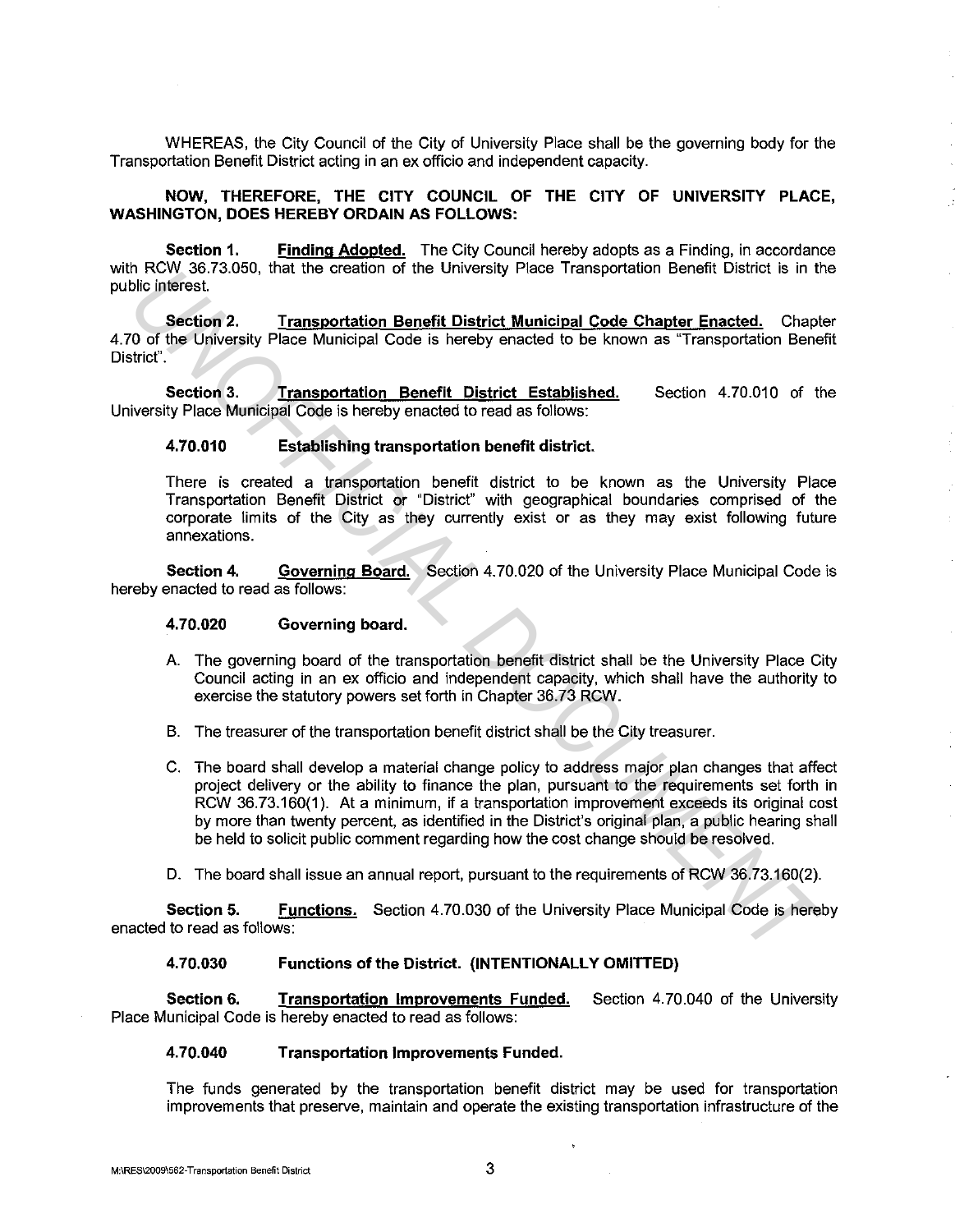City, consistent with the requirements of Chapter 36.73 RCW, as it now exists or is hereinafter amended. In addition to the foregoing, the funds generated may be used for any purpose allowed by law including to operate the District and to make transportation improvements that are consistent with state, regional, and local transportation plans and necessitated by existing or reasonably foreseeable congestion levels pursuant to Chapter 36. 73 RCW. The transportation improvements funded by the District shall be made in an effort to reduce the risk of transportation facility failure and improve safety, decrease travel time, increase daily and peak period trip capacity, improve modal connectivity, and preserve and maintain optimal performance of the infrastructure over time to avoid expensive infrastructure replacement in the future.

All funds raised through the TBD shall be expended only for such construction, preservation, maintenance and operation in accordance with the provisions of Chapter 36.73 RCW as it now exists or is hereafter amended. The funds expended by the District shall preserve, maintain and operate the City's previous investments in the transportation infrastructure, reduce the risk of transportation facility failure, improve safety, continue the cost-effectiveness of the City's infrastructure investments, and continue the optimal performance of the transportation system. Interasticulate over time to avoid experience intrassuctuate interaction. This change is the material of the properties of the properties of the properties of the properties of the properties of the foreset of the provides

Additional transportation improvement projects may be funded only after compliance with the provisions of RCW 36.73.050{b) following notice, public hearing and enactment of an authorizing ordinance.

**Section 7. Dissolution of District.** Section 4.70.050 of the University Place Municipal Code is hereby enacted to read as follows:

## **4.70.050 Dissolution of District.**

The transportation benefit district shall be automatically dissolved when all indebtedness of the District has been retired and when all of the District's anticipated responsibilities have been satisfied.

**Section 8. Liberal Construction.** Section 4. 70.060 of the University Place Municipal Code is hereby enacted to read as follows:

### **4.70.060 Liberal Construction.**

This Chapter is to be liberally construed to accomplish the purpose of establishing a Transportation Benefit District with the broadest possible authority under Chapter 36. 73 RCW as it now exists or is hereafter amended.

**Section 9. Severability.** Section 4.70.900 of the University Place Municipal Code is hereby enacted to read as follows:

### **4.70.900 Severability.**

If any section, subsection, sentence, clause, paragraph, phrase, or word of this chapter should be held to be invalid or unconstitutional by a court of competent jurisdiction, such invalidity or unconstitutionality thereof shall not affect the validity or constitutionality of any other section, subsection, sentence, clause, paragraph, phrase or word of this chapter.

**Section 10.** The provisions of this ordinance are hereby declared to be severable. If any section, subsection, sentence, clause, or phrase of this ordinance or its application to any person or circumstance is for any reason held to be invalid or unconstitutional, the remainder of this ordinance shall not as a result of said section, subsection, sentence, clause, or phrase be held unconstitutional or invalid.

**Section 11.** The recitals set forth above are hereby incorporated herein as if fully set forth.